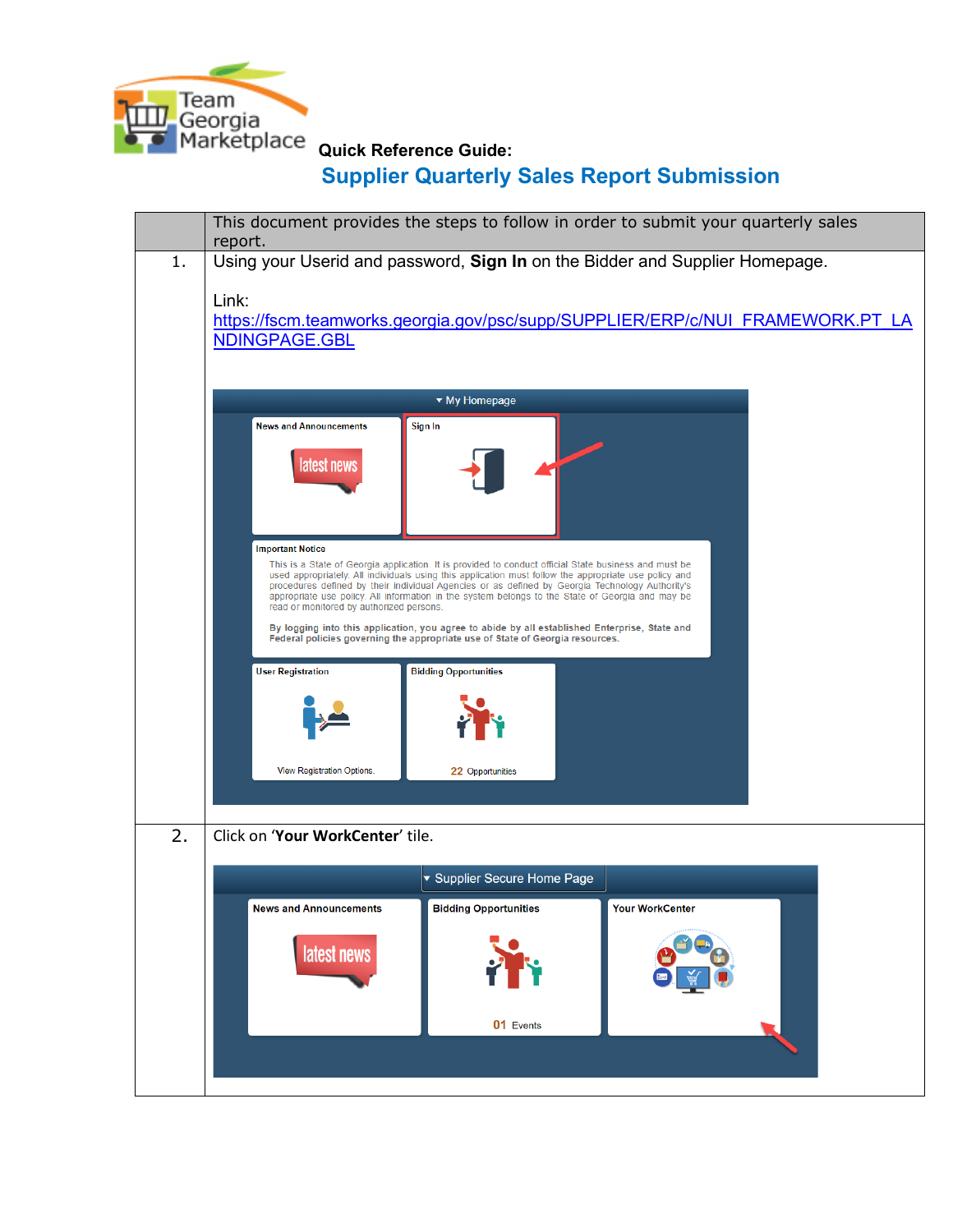

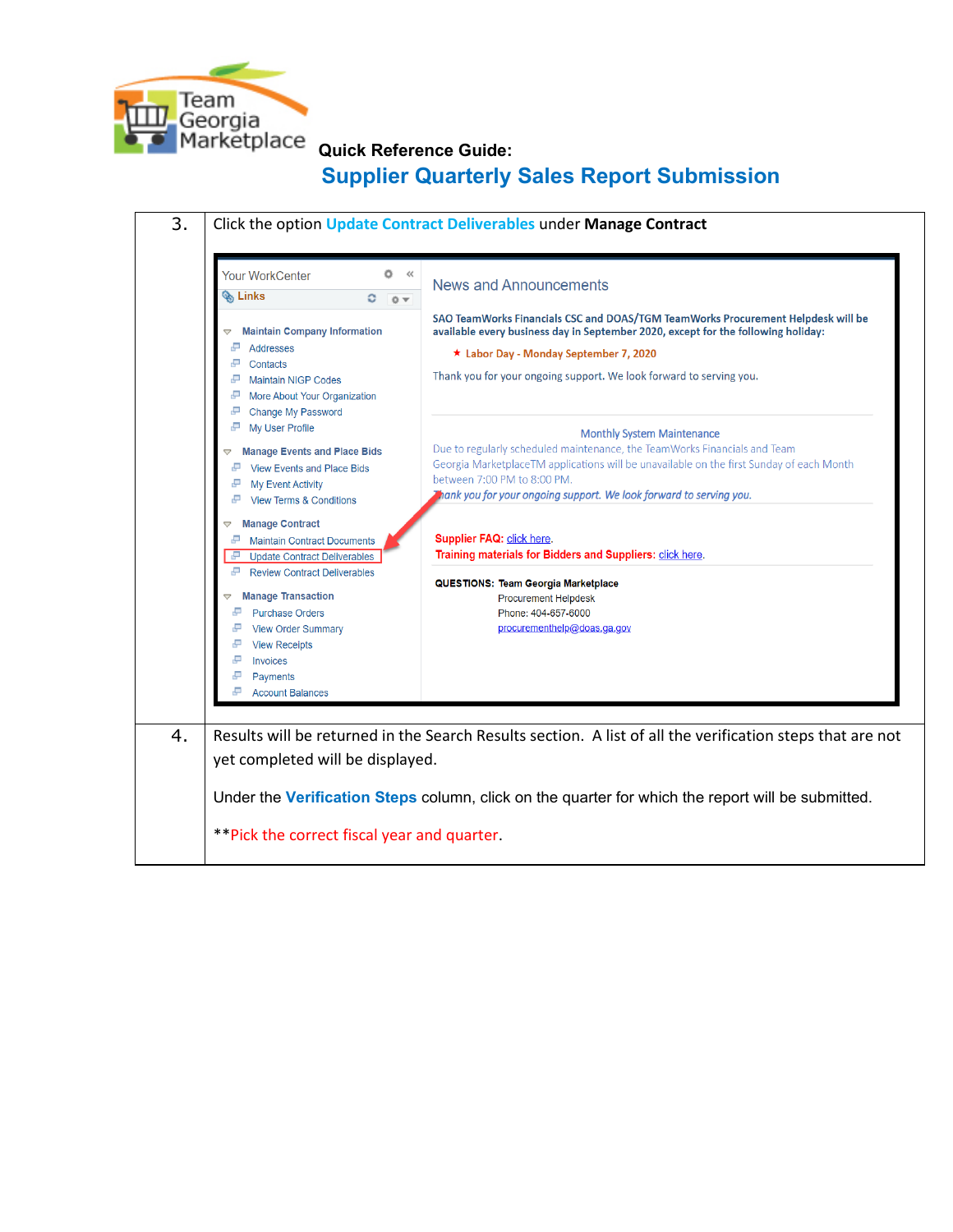

| 5. | New Window   Help   Personalize                                                                                                                                                                                                                                                                                                                                                                                                                                                                                                                                                                                                                                                                                     |
|----|---------------------------------------------------------------------------------------------------------------------------------------------------------------------------------------------------------------------------------------------------------------------------------------------------------------------------------------------------------------------------------------------------------------------------------------------------------------------------------------------------------------------------------------------------------------------------------------------------------------------------------------------------------------------------------------------------------------------|
|    | <b>Update Contract Deliverables</b>                                                                                                                                                                                                                                                                                                                                                                                                                                                                                                                                                                                                                                                                                 |
|    | <b>Search Deliverables</b>                                                                                                                                                                                                                                                                                                                                                                                                                                                                                                                                                                                                                                                                                          |
|    | Q<br>*Results to Include Header, Item Line, Category Line<br>$\checkmark$<br><b>Contract ID</b>                                                                                                                                                                                                                                                                                                                                                                                                                                                                                                                                                                                                                     |
|    | <b>Supplier Contract Ref</b>                                                                                                                                                                                                                                                                                                                                                                                                                                                                                                                                                                                                                                                                                        |
|    | Exclude Completed Status<br><b>Activity Status</b>                                                                                                                                                                                                                                                                                                                                                                                                                                                                                                                                                                                                                                                                  |
|    | Search                                                                                                                                                                                                                                                                                                                                                                                                                                                                                                                                                                                                                                                                                                              |
|    | Personalize   Find   View All   0   2<br><b>Agreements Retrieved</b><br>First $(4)$ 1 of 1 $(4)$ Last                                                                                                                                                                                                                                                                                                                                                                                                                                                                                                                                                                                                               |
|    | <b>Activity Status</b><br><b>Contract</b><br><b>Contract Agreement</b><br><b>Verification Steps</b>                                                                                                                                                                                                                                                                                                                                                                                                                                                                                                                                                                                                                 |
|    | 99999-SPD-<br>10 - Upload 2020 - Qtr 4 Supplier Admin report<br>170 - GA-DOAS Quarterly Sales Report Reminder - FY 2020 Q4<br><b>Not Started</b><br><b>HEADER</b>                                                                                                                                                                                                                                                                                                                                                                                                                                                                                                                                                   |
|    |                                                                                                                                                                                                                                                                                                                                                                                                                                                                                                                                                                                                                                                                                                                     |
| 6. | You will be taken to the Update Verifications page.                                                                                                                                                                                                                                                                                                                                                                                                                                                                                                                                                                                                                                                                 |
|    | Verify the contract information is correct.<br>Enter the Total Sales amount. This amount should match the total amount as listed in the<br>1.<br>associated quarterly sales template. ** The invoice amount will be calculated and displayed<br>once you enter this value.**<br>2. If no sales, select the No Sales box.<br>3. Review the email address(es) listed.<br>The email address(es) should be that of the person(s) who needs to receive the<br>invoice.<br>If needed, enter the correct email address(es).<br>Corrections to email addresses should be reported to the contract administrator so<br>that the email address(es) can be updated for future quarters.<br>4. Click on the Upload a File link. |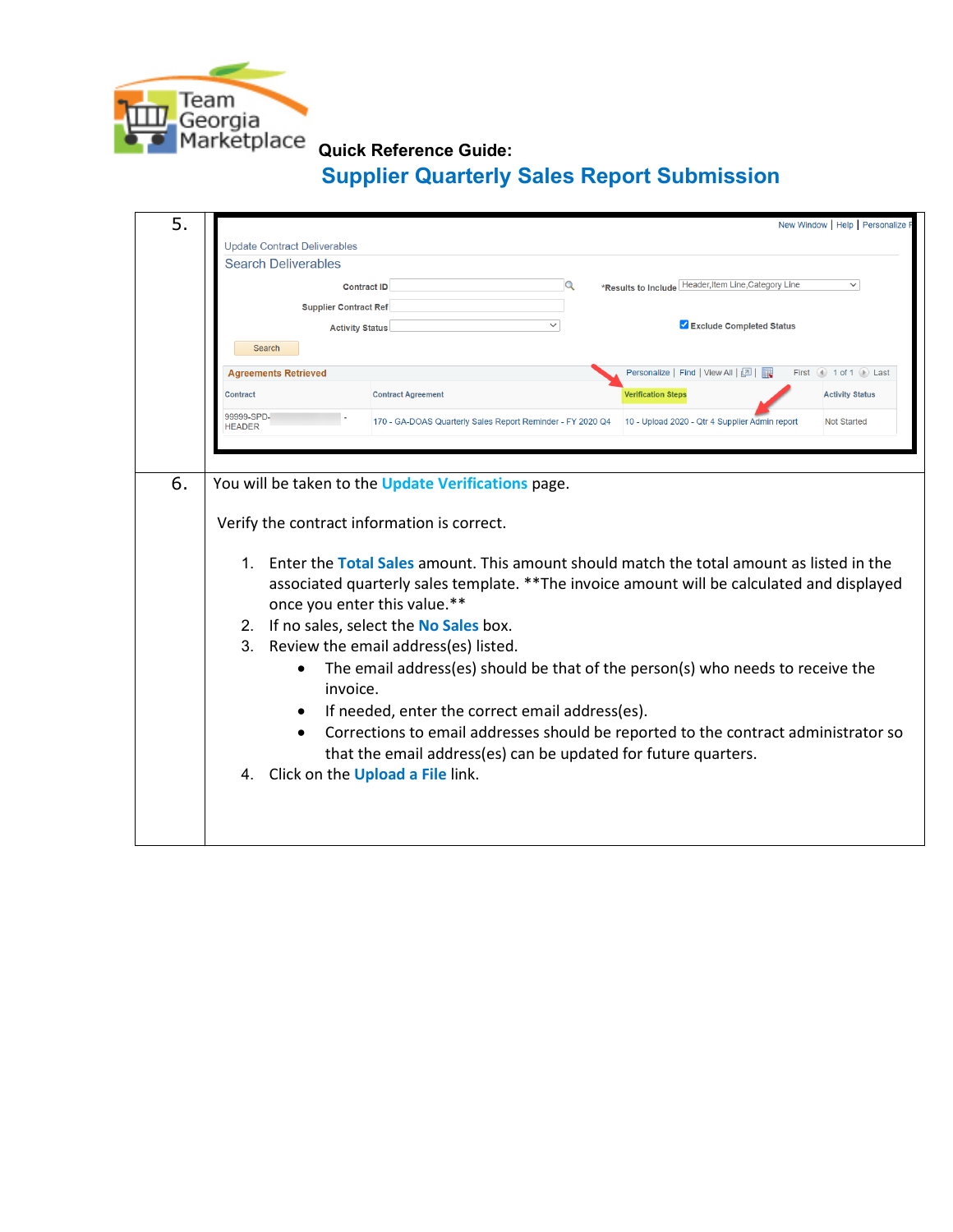

|                           | <b>Update Verifications</b>                                       |                                                                     |                    |                       |                            |                                                                                                                                                                                                                                                                                        |
|---------------------------|-------------------------------------------------------------------|---------------------------------------------------------------------|--------------------|-----------------------|----------------------------|----------------------------------------------------------------------------------------------------------------------------------------------------------------------------------------------------------------------------------------------------------------------------------------|
|                           |                                                                   | Contract 99999-SPD-SPD000TEST-0001 - HEADER                         |                    |                       |                            | <b>View Contract Document</b>                                                                                                                                                                                                                                                          |
|                           | Supplier Supplier A                                               |                                                                     |                    |                       |                            |                                                                                                                                                                                                                                                                                        |
|                           | Contract Status Approved                                          |                                                                     |                    |                       | Begin Date 06/03/2019      | Expire Date 06/02/2021                                                                                                                                                                                                                                                                 |
|                           |                                                                   | Agreement 50 - GA-DOAS Quarterly Sales Report Reminder - FY 2020 Q3 |                    |                       |                            |                                                                                                                                                                                                                                                                                        |
| <b>Verification Steps</b> |                                                                   |                                                                     |                    |                       | Find   View All            | First 1 of 1 Last                                                                                                                                                                                                                                                                      |
|                           |                                                                   | Step 10 - Upload 2020 - Qtr 3 Supplier Admin report                 |                    |                       |                            | Send E-mail                                                                                                                                                                                                                                                                            |
|                           | Due Date 06/02/2021                                               |                                                                     |                    |                       | Step Owner Registered User |                                                                                                                                                                                                                                                                                        |
|                           | "Activity Status Not Started                                      |                                                                     |                    |                       | Method Monetary Amount     |                                                                                                                                                                                                                                                                                        |
|                           |                                                                   |                                                                     |                    |                       |                            | Notification Comments Click on the link below to upload your Quarterly Sales Report. Set the Activity Status to Completed after file upload. For questions<br>about the templates contact contract.management@doas.ga.gov, for technical questions contact procurementhelp@doas.ga.gov |
|                           | Sales Period From 01/01/2020 To03/31/2020                         | No Sales Admin Fee % 1.50                                           | <b>Total Sales</b> |                       | <b>Invoice Amount</b>      |                                                                                                                                                                                                                                                                                        |
| Upload a File             | Email ID 1 email1@doas.ga.gov                                     |                                                                     |                    | Email ID <sub>2</sub> |                            |                                                                                                                                                                                                                                                                                        |
| Save                      | Return to Search Deliverables                                     |                                                                     |                    |                       |                            |                                                                                                                                                                                                                                                                                        |
| button.                   |                                                                   |                                                                     |                    |                       |                            | Click on the Browse button and select the report to be uploaded and then click on the Upload                                                                                                                                                                                           |
|                           |                                                                   |                                                                     |                    |                       |                            | ** Please get the latest template from http://doas.ga.gov/state-purchasing/suppliers/quarterly-<br>sales-reports and upload only one file. DO NOT REMIT PAYMENT UNTIL YOUR INVOICE IS RECEIVED.                                                                                        |
|                           |                                                                   |                                                                     |                    |                       |                            |                                                                                                                                                                                                                                                                                        |
|                           | Campleted after file unlead For question                          |                                                                     |                    |                       | $\times$                   |                                                                                                                                                                                                                                                                                        |
| ns                        | Upload Verification Attachment File                               |                                                                     |                    |                       |                            |                                                                                                                                                                                                                                                                                        |
|                           |                                                                   |                                                                     |                    |                       | Help                       |                                                                                                                                                                                                                                                                                        |
|                           |                                                                   |                                                                     |                    |                       |                            |                                                                                                                                                                                                                                                                                        |
| Upload                    | C:\Users\mrobert\Desktop\My Documents\FY2019Q3_{ Browse<br>Cancel |                                                                     |                    |                       |                            |                                                                                                                                                                                                                                                                                        |
|                           |                                                                   |                                                                     |                    |                       |                            |                                                                                                                                                                                                                                                                                        |
|                           |                                                                   |                                                                     |                    |                       |                            |                                                                                                                                                                                                                                                                                        |
|                           |                                                                   |                                                                     |                    |                       |                            |                                                                                                                                                                                                                                                                                        |
|                           |                                                                   |                                                                     |                    |                       |                            |                                                                                                                                                                                                                                                                                        |
|                           |                                                                   |                                                                     |                    |                       |                            |                                                                                                                                                                                                                                                                                        |
|                           |                                                                   |                                                                     |                    |                       |                            | On the Update Verifications page, confirm the report has been uploaded in the Attachments                                                                                                                                                                                              |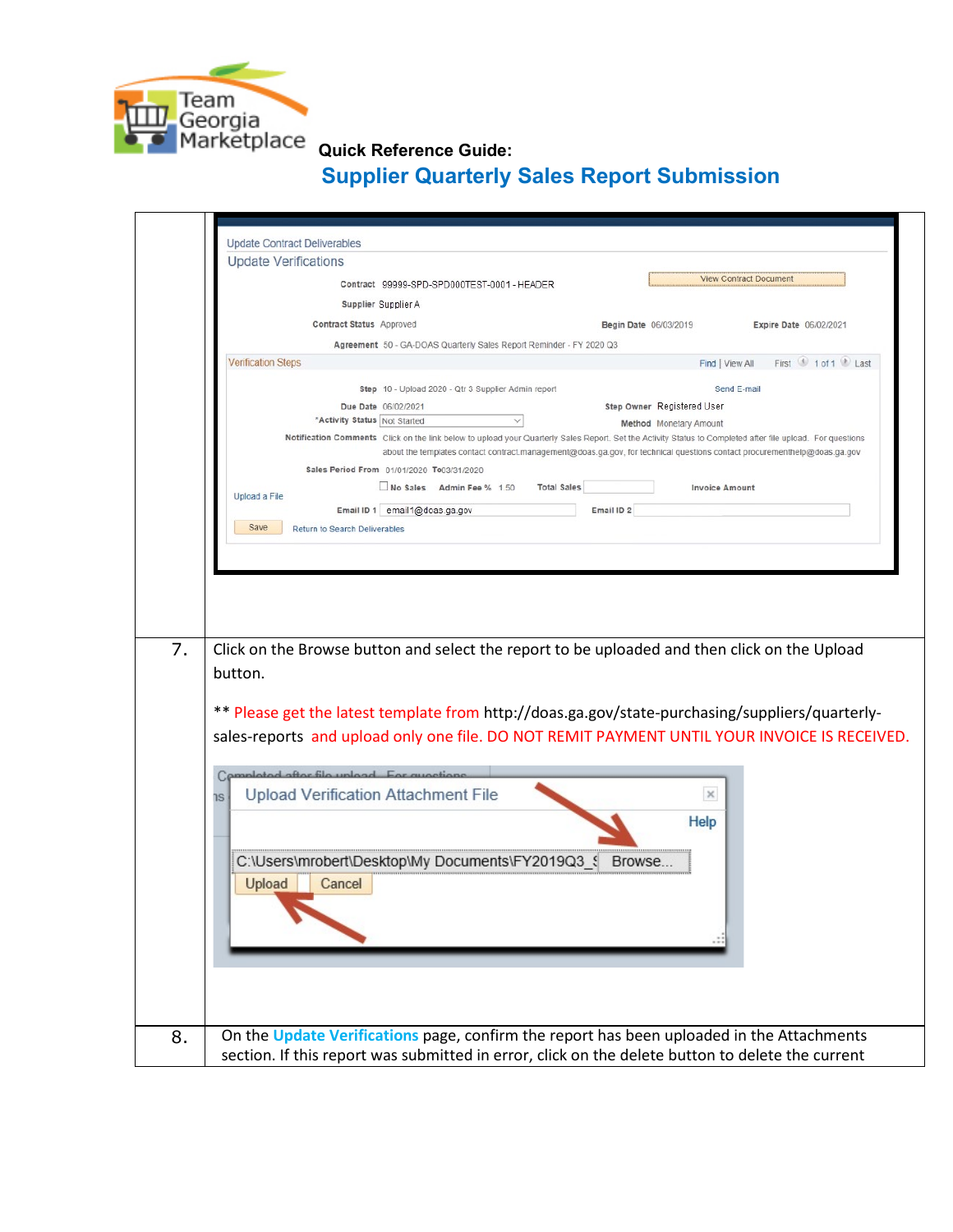

| <b>Update Contract Deliverables</b><br><b>Update Verifications</b> |                                                                                                  | Progress and save the changes. You will be able to come back later and complete the changes.                                                                                                                                                                                                                                                           |                               |                           |
|--------------------------------------------------------------------|--------------------------------------------------------------------------------------------------|--------------------------------------------------------------------------------------------------------------------------------------------------------------------------------------------------------------------------------------------------------------------------------------------------------------------------------------------------------|-------------------------------|---------------------------|
|                                                                    | Contract 99999-<br>Message                                                                       | HEADED                                                                                                                                                                                                                                                                                                                                                 | <b>View Contract Document</b> |                           |
|                                                                    | <b>Supplier</b><br><b>Contract Status Approved</b><br>Agreement 170 - GA                         | Warning -- Calculated Invoice amount is \$4900. (27999,90)                                                                                                                                                                                                                                                                                             |                               |                           |
|                                                                    | Step 10 - Uploa<br>Due Date 07/20/202<br>OK<br>Last User to Update<br>*Activity Status Completed | By completing the verification step you are confirming that the information you have entered is correct and that the calculated invoice<br>amount shown above is correct<br>$\checkmark$<br><b>Method</b> Monetary Amount                                                                                                                              |                               |                           |
| <b>Upload another File</b>                                         | Sales Period From: 04/01/2020<br>No Sales Admin Fee % 2.00<br>Email ID 1 email1@doas.ga.gov      | Notification Comments Click on the link below to upload your Quarterly Sales Report. Set the Activity Status to Completed after file upload. For questions about<br>the templates contact contract management@doas.ga.gov, for other questions contact procurementhelp@doas.ga.gov<br>To: 06/30/2020<br>245000.000<br><b>Total Sales</b><br>Email ID 2 | Invoice Amount 4900,000       |                           |
|                                                                    | <b>Attachments</b>                                                                               | Personalize   Find   View All   [20]                                                                                                                                                                                                                                                                                                                   |                               | First (4) 1 of 1 (b) Last |
|                                                                    | Description (FEE)<br>Files                                                                       |                                                                                                                                                                                                                                                                                                                                                        |                               |                           |
|                                                                    | <b>File Name</b>                                                                                 | <b>Attachment Description</b>                                                                                                                                                                                                                                                                                                                          | View                          | Delete                    |
|                                                                    | Quarterly_Sales_FY2020Q1.docx                                                                    | FY2020Q1 Sales                                                                                                                                                                                                                                                                                                                                         | View                          | $=$                       |
| Save                                                               | <b>Return to Search Deliverables</b>                                                             |                                                                                                                                                                                                                                                                                                                                                        |                               |                           |